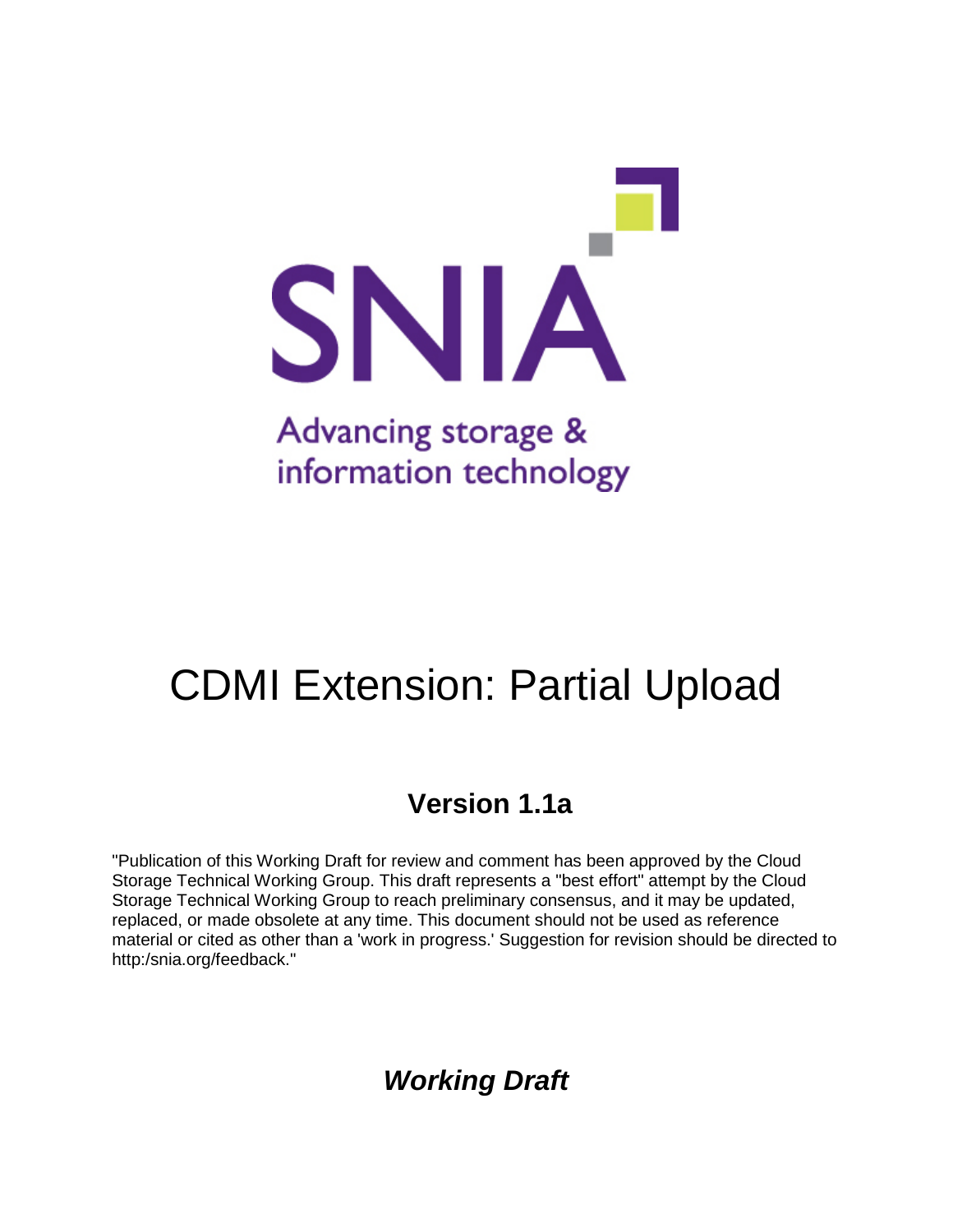### **Revision History**

| Date       | <b>Version</b> | Βv                                | <b>Comments</b>                                                                                                               |
|------------|----------------|-----------------------------------|-------------------------------------------------------------------------------------------------------------------------------|
| 08-28-2014 | 1.1a           | Marie McMinn.<br>Cloud TWG Editor | New version of Partial Load extension created for<br>the CDMI 1.1.0 revision of the standard. Derived<br>from the 1.0e draft. |

The SNIA hereby grants permission for individuals to use this document for personal use only, and for corporations and other business entities to use this document for internal use only (including internal copying, distribution, and display) provided that:

- Any text, diagram, chart, table, or definition reproduced shall be reproduced in its entirety with no alteration, and,
- Any document, printed or electronic, in which material from this document (or any portion hereof) is reproduced shall acknowledge the SNIA copyright on that material, and shall credit the SNIA for granting permission for its reuse.

Other than as explicitly provided above, you may not make any commercial use of this document, sell any excerpt or this entire document, or distribute this document to third parties. All rights not explicitly granted are expressly reserved to SNIA.

Permission to use this document for purposes other than those enumerated above may be requested by e-mailing tcmd@snia.org. Please include the identity of the requesting individual and/or company and a brief description of the purpose, nature, and scope of the requested use.

Copyright © 2014 Storage Networking Industry Association.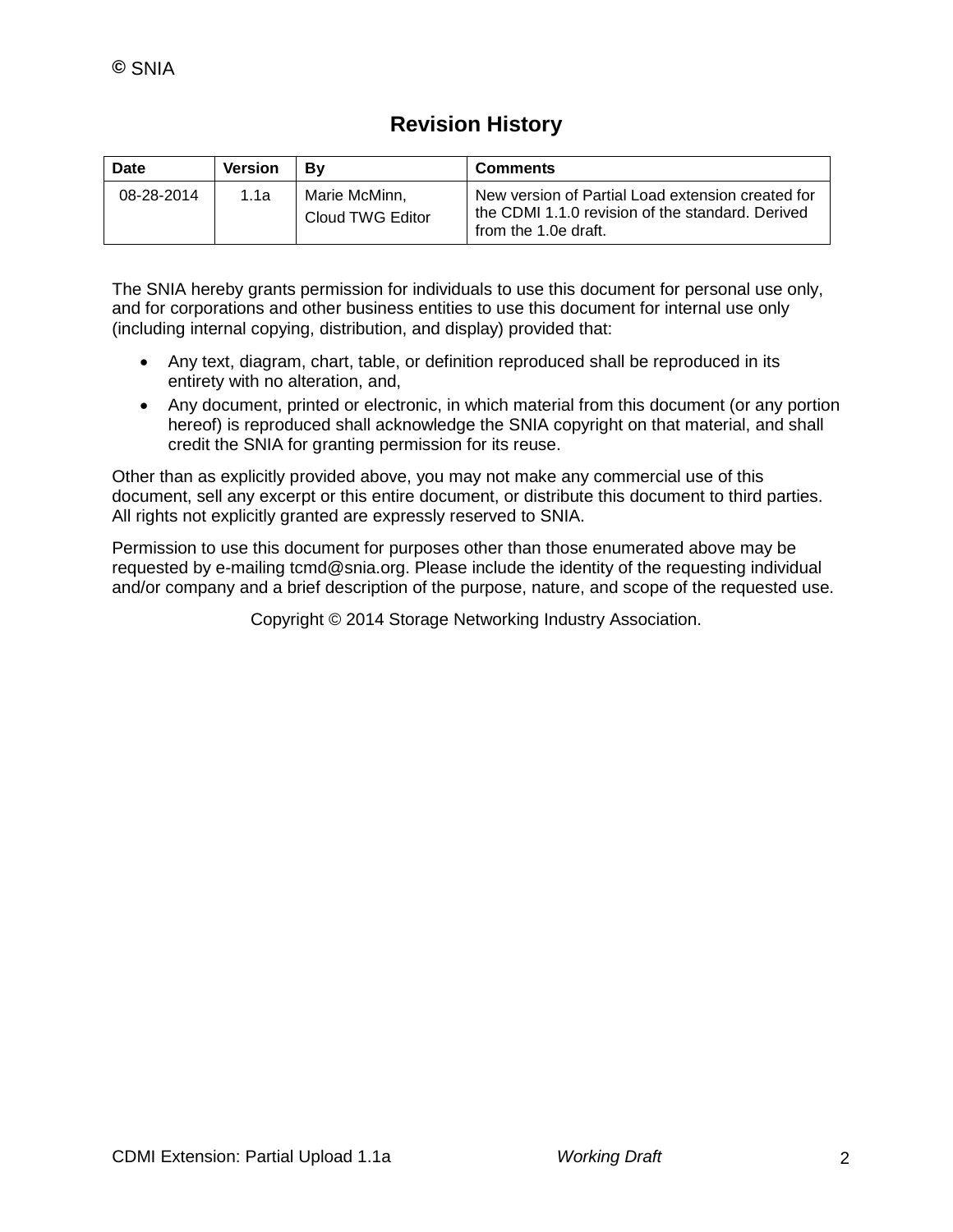## **Partial Upload Extension**

### **Overview**

CDMI 1.0.2 provides limited support for partial uploads. The following extension to the X-CDMI-Partial header is proposed to support managing conflicting uploads and specifying completion conditions for parallel uploads:

```
X-CDMI-Partial: [ true | false ] | [ upload-id=<upload-id> [ ; [ 
count=<integer> | range=<br/>>byte-range> ] ] [ ; replace= { true | false } ] ]
```
Partial uploads by multiple concurrent clients are accomodated by specifying a unique "uploadid" for each set of partial uploads.

A condition is associated with an upload id to indicate when the partial upload will be considered complete. The condition may be associated with an upload id at any time. Once a condition is associated with an upload id, specifying a different condition is considered an error.

A count condition handles the scenario when a partial upload is to be completed when a specific number of partial uploads are received by the server.

A range condition handles the scenario when a partial upload is to be completed when the server receives a specific byte range.

Replace indicates if the partial uploads replace the entire object or just the specified byte ranges.

When partial uploads associated with an upload id have not completed within a given time, the upload id will time out, and the partial uploads associated with that upload id will be discarded by the server.

#### **Changes to CDMI 1.1.0:**

#### **1) Add a new section 5.17 CDMI Partial Header**

CDMI defines a custom "X-CDMI-Partial" header that indicates when a partial upload is being performed. The value of this header is formatted according to the following BNF:

```
[ true | false ] | [ upload-id=<upload-id> [ ; [ count=<integer> |range=<byte-range> ] ] [ ; replace= { true | false } ] ]
```
- "true" Indicates that the newly created object is part of a series of uploads and the value has not yet been fully populated. These uploads are considered to have a null upload-id.
- "false" (or header not present) Indicates that the set of uploads associated with a null upload-id shall be considered complete, and the object shall be updated.
- "upload-id" Indicates that requests with the same upload-id are part of the set of partial uploads.
- "count" An integer value greater than zero that indicates that when exactly this many partial uploads with the same upload ID are received, the set of uploads is considered complete, and the object shall be updated. If the number of received uploads is larger than the specified count, an HTTP status code of 400 Bad Request shall be returned.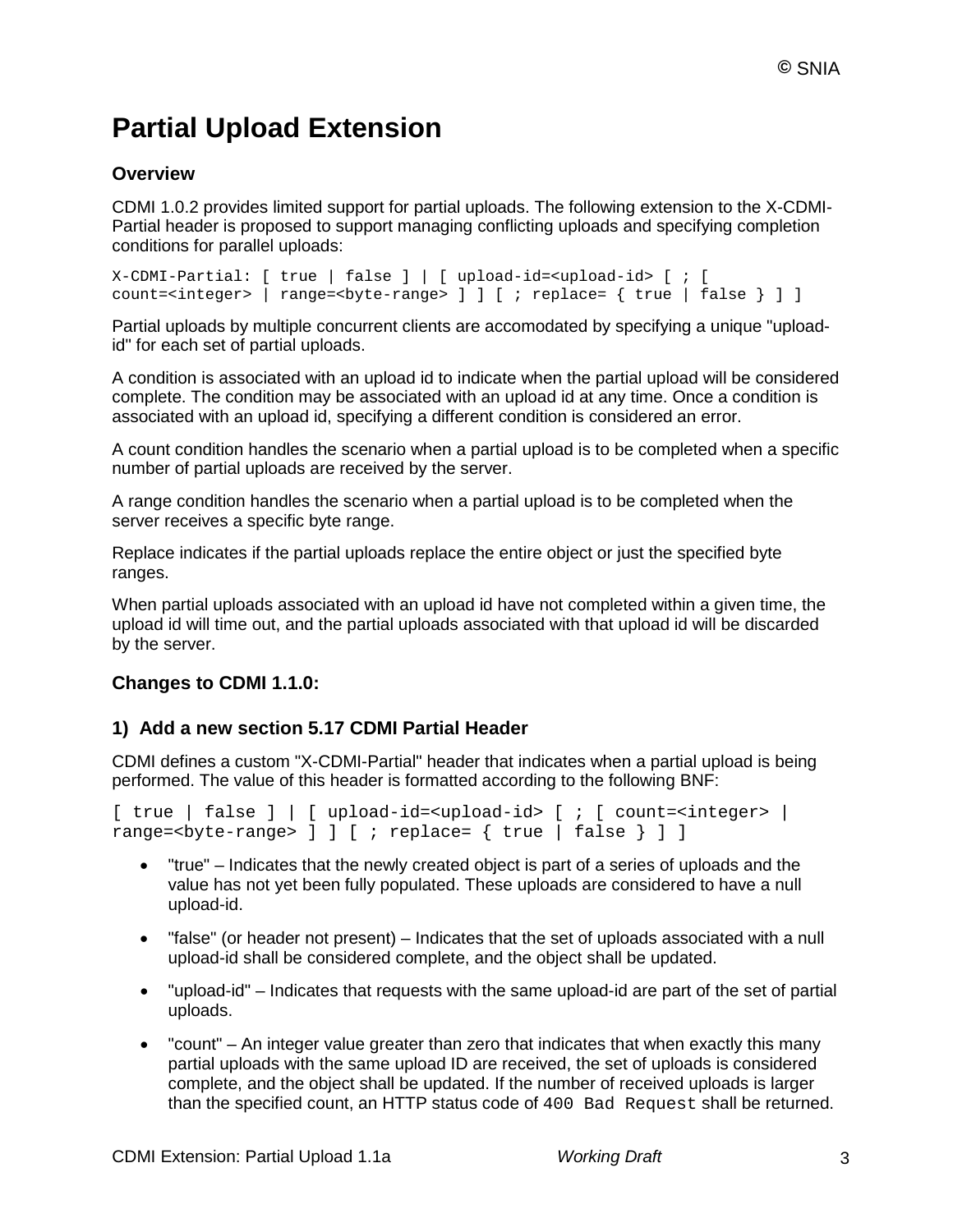- "range" A byte range as specified in section 14.35.1 of RFC 2616 that indicates that when a given byte range of partial uploads with the same upload-id are received, the set of uploads is considered complete, and the object shall be updated.
- "replace" When multiple ranges are sent as part of a partial upload, if this flag has the value "true", this indicates that the entire object shall be replaced by the set of ranged uploads (with any range gaps zero-filled). If it has the value "false" or not present, the set of uploads shall be used to update the object, not replace it.

For a given upload-id, if a condition or replace flag is received that is different from a previously received condition or replace flag, an HTTP status code of 400 Bad Request shall be returned.

For a given upload-id, if a partial upload is received with an content-range exactly the same as a previously received content-range, the value associated with that range shall be replaced with the newer value. This allows partial uploads to be retried without error. In this case, the count shall not change.

For a given upload-id, if a partial upload is received with a content-range that overlaps a previously received content-range and is not exactly the same as a previously received contentrange, an HTTP status code of 400 Bad Request shall be returned.

If a set of uploads for a particular upload-id is not complete and no messages for that upload-id are received before the timeout value specified in the cdmi\_partial\_timeout expires, then the server shall terminate the set and discard all previously received messages for that upload-id.

If a new object is being created using the X-CDMI-Partial header, the completionStatus field in the response body shall be set to "Processing" and the value of the object shall not be returned to clients until the partial upload is considered complete.

If an existing object is being updated or replaced using the X-CDMI-Partial header, the object shall not be updated until the partial upload is considered complete.

| <b>Capability Name</b> | <b>Type</b>           | <b>Description</b>                                                                                                                                       |
|------------------------|-----------------------|----------------------------------------------------------------------------------------------------------------------------------------------------------|
| cdmi_partial           | <b>JSON</b><br>String | If present and "true", this capability indicates that the cloud storage<br>system shall support the X-CDMI-Partial header "true" and "false"<br>values.  |
| cdmi_partial_uploadid  | <b>JSON</b><br>String | If present and "true", this capability indicates that the cloud storage<br>system shall support the X-CDMI-Partial header upload-id values.              |
| cdmi_partial_count     | <b>JSON</b><br>String | If present and "true", this capability indicates that the cloud storage<br>system shall support the X-CDMI-Partial header count completion<br>condition. |
| cdmi_partial_range     | <b>JSON</b><br>String | If present and "true", this capability indicates that the cloud storage<br>system shall support the X-CDMI-Partial header range completion<br>condition. |
| cdmi_partial_replace   | <b>JSON</b><br>String | If present and "true", this capability indicates that the cloud storage<br>system shall support the X-CDMI-Partial header replace flag.                  |

**2) Insert at end of table Table 100 - System-Wide Capabilities**